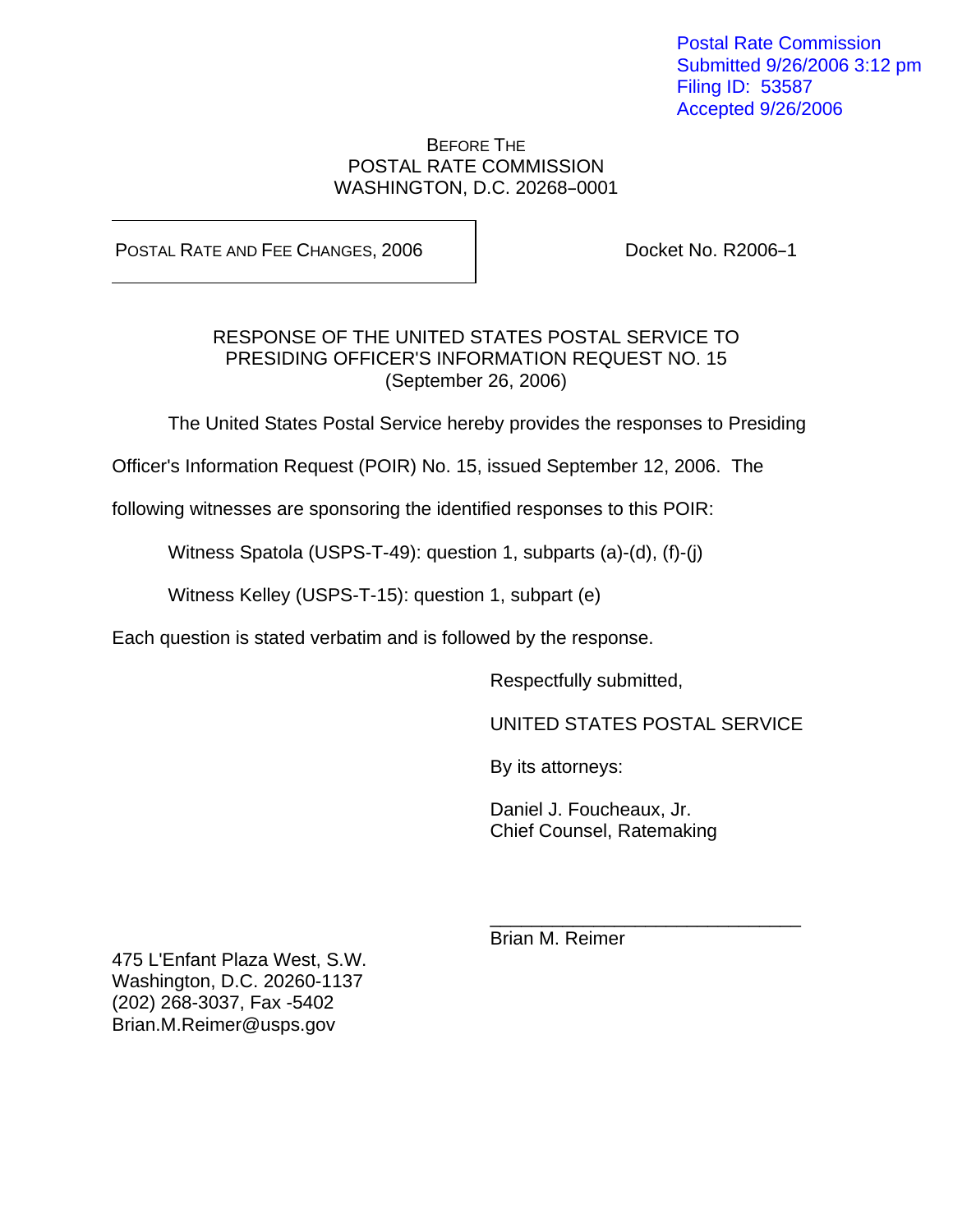1. The Postal Service recently entered into a three-year contract with United Parcel Service (UPS) to transport primarily First-Class and Priority Mail<sup>-1</sup>

- a. Please describe the parties' duties under this contract, including, among other things, the time of day and the days service is provided by UPS.
- b. When did the contract become effective and when does it expire?
- c. By mode of transportation and, if applicable, by subclass, on what basis is the Postal Service charged by UPS, e.g., cubic feet, weight, and/or distance?
- d. Will mail other than First-Class and Priority be transported by UPS? If so, please elaborate.
- e. How are the costs incurred under the contract allocated (distributed) to the various subclasses of mail transported by UPS?
- f. Does this contract have a declining block structure? If so, please elaborate.
- g. Is there a minimum or maximum volume commitment by either party to the contract? If so, please elaborate.
- h. Please quantify the test year cost effects (by subclass) of the contract.
- i. Please identify all differences, if any, between mail transported by FedEx and UPS, including, for example, origin/destination pairs, distance transported, weight, shape.
- j. Does the Postal Service have the option of scheduling mail on either the FedEx or UPS network? If not, please elaborate. If so, on what basis does the Postal Service decide to schedule mail on a particular network?

# **RESPONSE:**

(a) The UPS contract provides for the transportation of mail on two different bases:

space available and dedicated.

Space Available Capacity service is provided on Tuesdays through Fridays, but

service on Saturdays, Sundays, or Mondays may be provided if the parties agree to

terms. The Postal Service will have access to the space available on both the Day and

Night UPS Network. For mail transported on a space available basis, the Postal

Service will provide UPS with a request for capacity, expressed in pounds, a set

 $\overline{a}$ 1 USPS Press Release, June 28, 2006, Postal Service and United Parcel Service Expand Business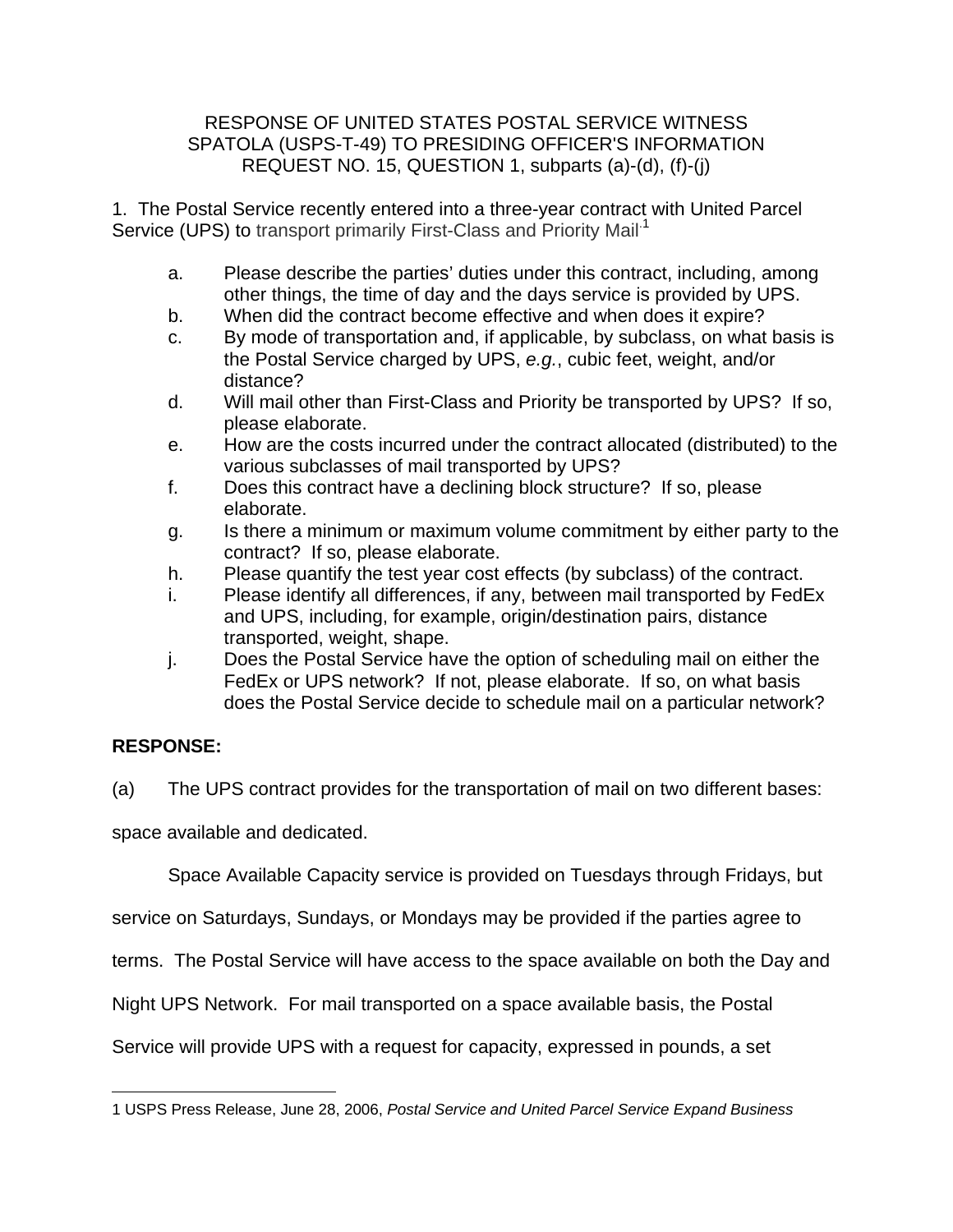#### **RESPONSE (continued):**

number of days prior to the start of a UPS operating period. UPS will then provide the Postal Service with its network design or planned capacity. The Postal Service will then notify UPS of the volume that it wishes to move on the offered network. The Postal Service may also place later "spot" orders when UPS advises that additional capacity has become available.

 For mail transported on a dedicated basis, the Postal Service will provide its request for dedicated capacity a set number of days prior to the start of an operating period. UPS will then advise of the number of container positions that it will make available to the Postal Service on its scheduled flights, indicating the origin/destination cities served, the volume planned for the aircraft, and the aircraft's schedule. The Postal Service will then indicate the container positions it wishes to utilize.

(b) The contract term began on June 26, 2006, and will end on August 31, 2009. The contract includes an option by which it may be extended, by the mutual agreement of the parties, for an additional period of not more than two years.

(c) The Postal Service will be charged by weight for mail transported by air. There is an additional charge per handling unit when mail is sorted at a UPS hub. The contract also provides for additional charges if UPS transports mail from the destination airport to the Postal Service's acceptance point (or designated delivery point). There is no distinction by subclass.

<u>.</u> Relationship.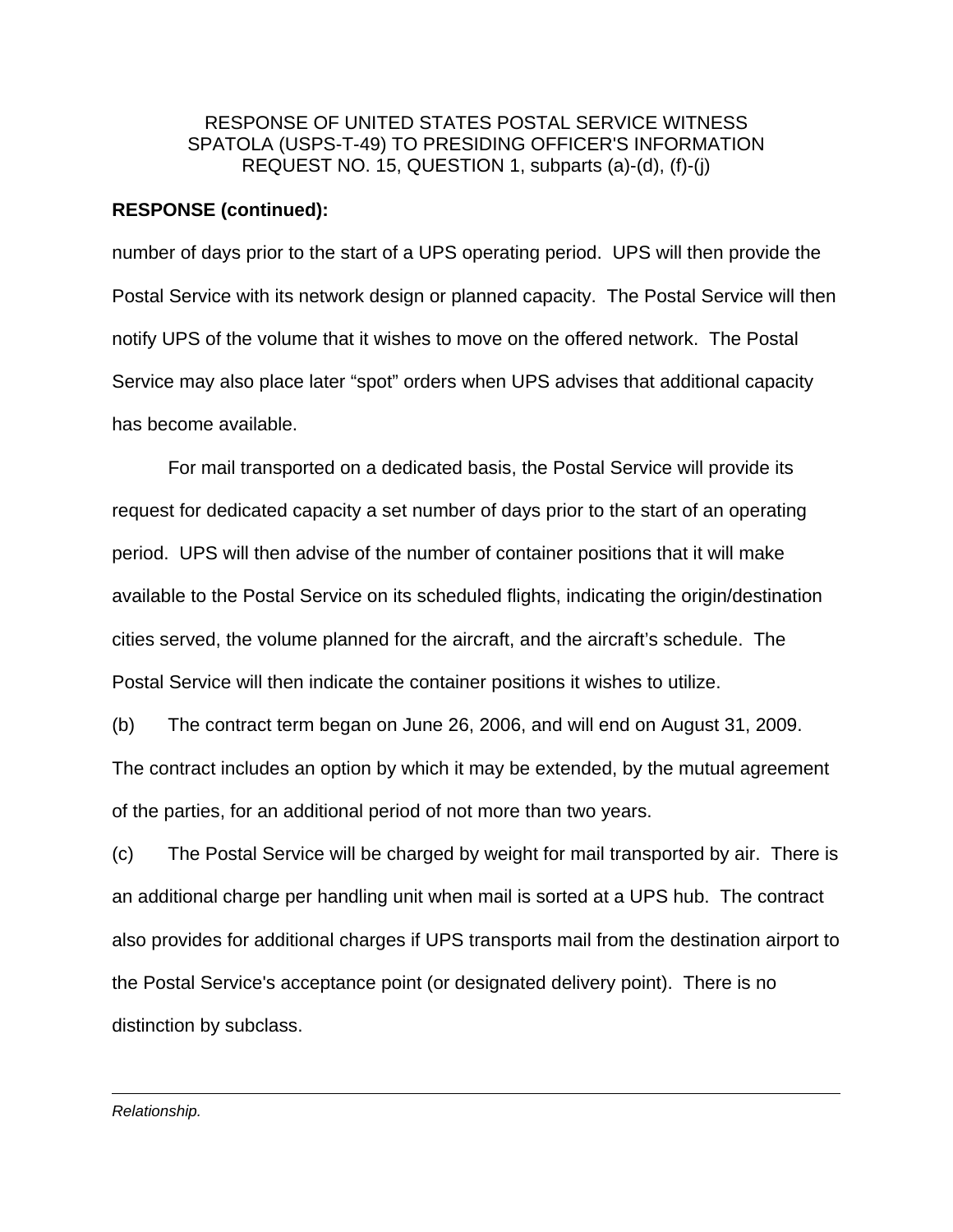#### **RESPONSE (continued):**

(d) While the contract does not characterize the mail to be transported by class, First-Class Mail and Priority Mail have made up approximately 99% of the total volume of mail transported under the contract.

(f) The contract does not have a declining block structure.

(g) The Postal Service agrees to place an order for the transportation of at least 700,000 pounds of mail for each day in an operating period, other than holidays and days following holidays, and that it will pay for at least 90% of the volume agreed to in the ordering process. UPS guarantees that it will accept and transport 105% of the volume planned for any given origin and destination pair (lane) on a day-to-day basis.

 UPS also guarantees annual capacity to three points outside the continental United States, as follows:

| Anchorage, AK | 5.0 Million Pounds  |
|---------------|---------------------|
| Honolulu, HI  | 11.0 Million Pounds |
| San Juan, PR  | 5.0 Million Pounds  |

(h) It is not possible to quantify the volume of mail that will fly on the UPS network in FY 2008, because that figure will depend on the volume of mail that will be offered, as well as the costs and effectiveness of commercial air transportation in FY 2008.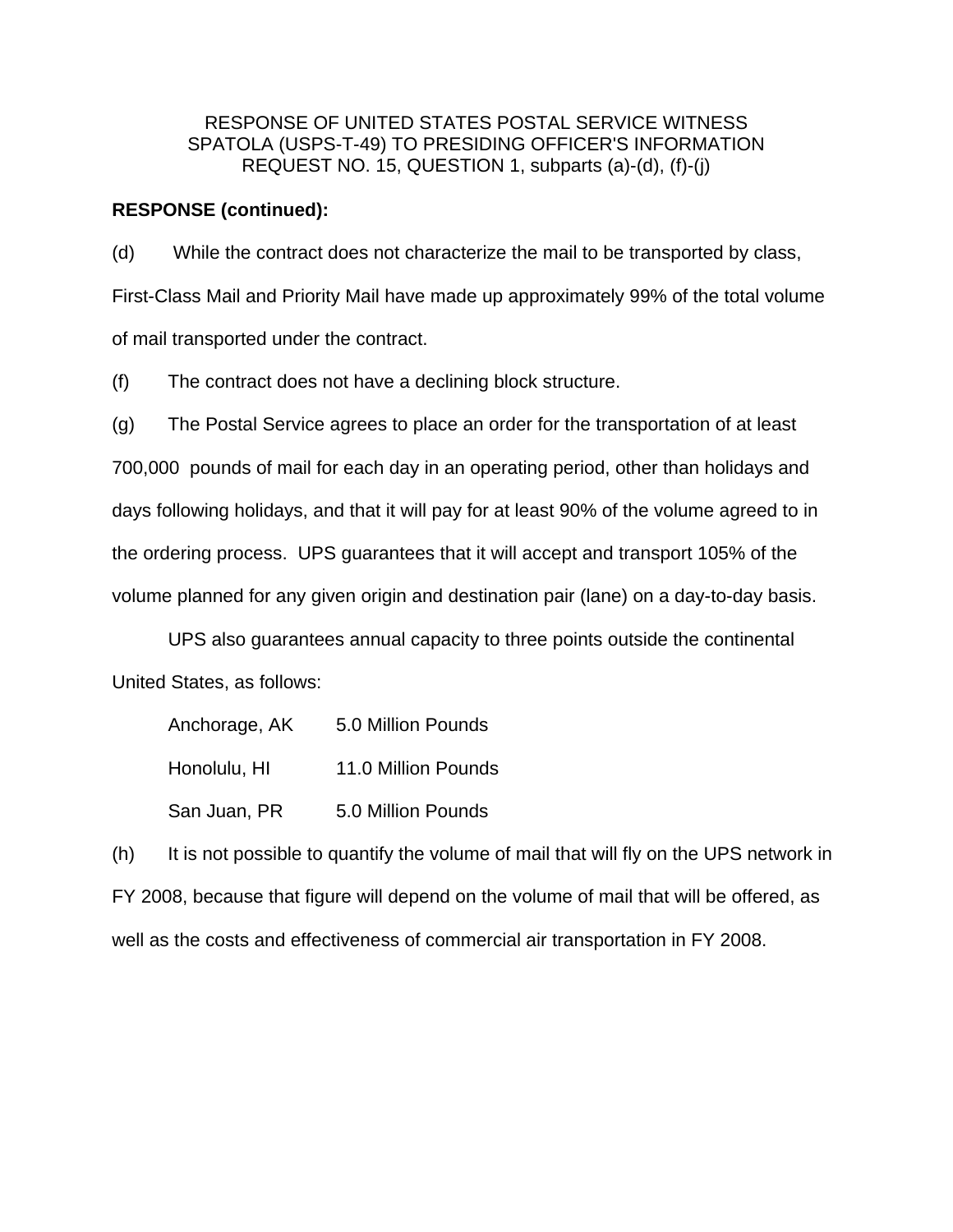#### **RESPONSE (continued):**

(i) It is expected that UPS will carry primarily First-Class Mail, along with some Priority Mail and trace amounts of other classes and subclasses. The mail transported by the two suppliers has similar characteristics. The networks are similar in that they both provide for service throughout the continental United States. Many of the origin/destination pairs are the same although there are some differences. In addition, the hubs are different.

(j) The Postal Service may schedule mail on the FedEx network, on the UPS network, or transport it by air pursuant to other contracts at its discretion. How mail is scheduled will depend on operational and other factors, including the availability of space on the various carriers, the contractual volume commitments, the relative cost, and the ability to meet service standards.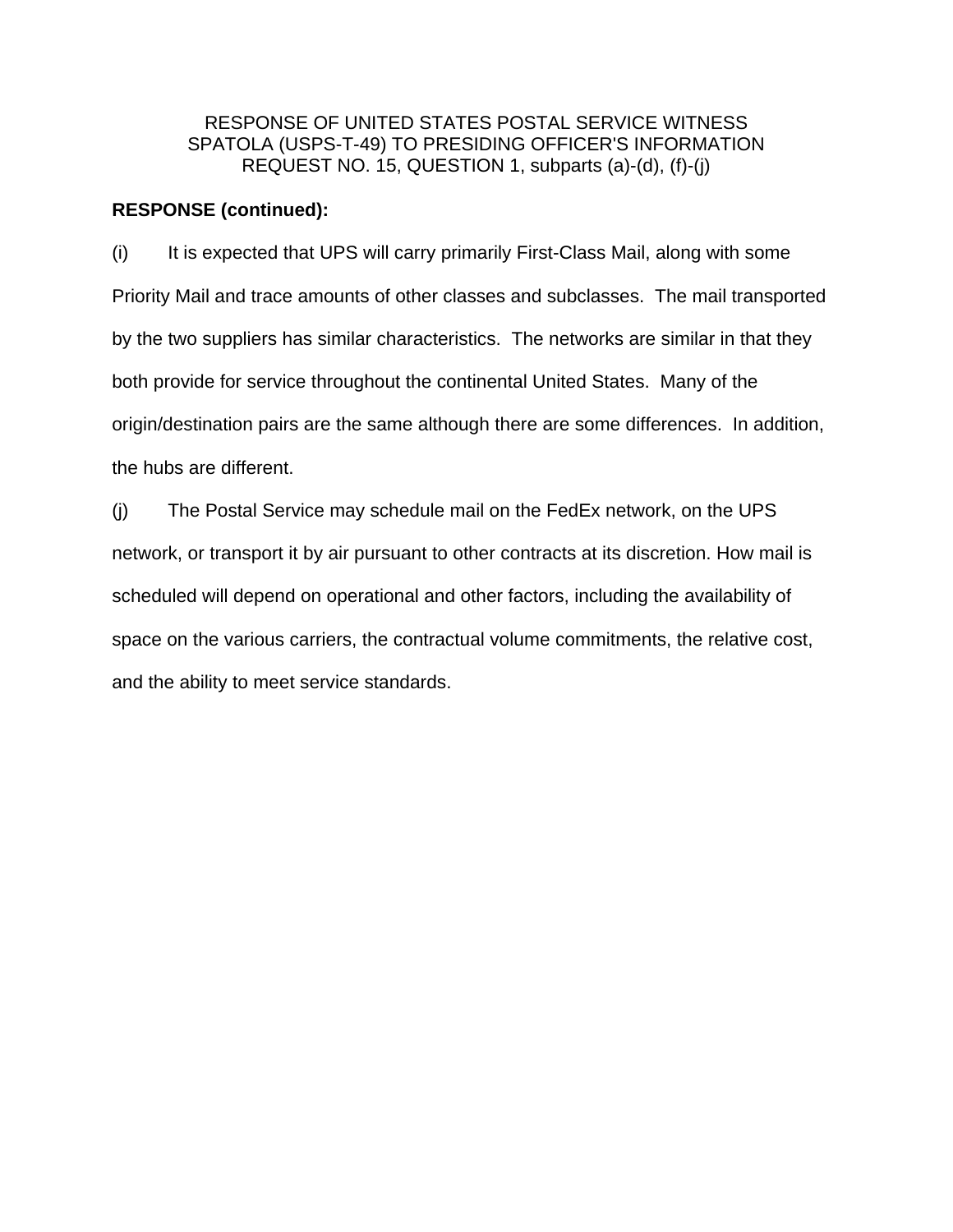## RESPONSE OF UNITED STATES POSTAL SERVICE WITNESS KELLEY (USPS-T-15) TO PRESIDING OFFICER'S INFORMATION REQUEST NO. 15, QUESTION 1, subpart (e)

1. The Postal Service recently entered into a three-year contract with United Parcel Service (UPS) to transport primarily First-Class and Priority Mail<sup>-1</sup>

- a. Please describe the parties' duties under this contract, including, among other things, the time of day and the days service is provided by UPS.
- b. When did the contract become effective and when does it expire?
- c. By mode of transportation and, if applicable, by subclass, on what basis is the Postal Service charged by UPS, e.g., cubic feet, weight, and/or distance?
- d. Will mail other than First-Class and Priority be transported by UPS? If so, please elaborate.
- e. How are the costs incurred under the contract allocated (distributed) to the various subclasses of mail transported by UPS?
- f. Does this contract have a declining block structure? If so, please elaborate.
- g. Is there a minimum or maximum volume commitment by either party to the contract? If so, please elaborate.
- h. Please quantify the test year cost effects (by subclass) of the contract.
- i. Please identify all differences, if any, between mail transported by FedEx and UPS, including, for example, origin/destination pairs, distance transported, weight, shape.
- j. Does the Postal Service have the option of scheduling mail on either the FedEx or UPS network? If not, please elaborate. If so, on what basis does the Postal Service decide to schedule mail on a particular network?

# **RESPONSE:**

- (e) Because there is no declining block rate structure (see Response to POIR
- 15, question 1(f)), costs are expected to be 100% volume variable, and to be

distributed to the classes that fly, by weight.

 $\overline{a}$ 1 USPS Press Release, June 28, 2006, Postal Service and United Parcel Service Expand Business Relationship.